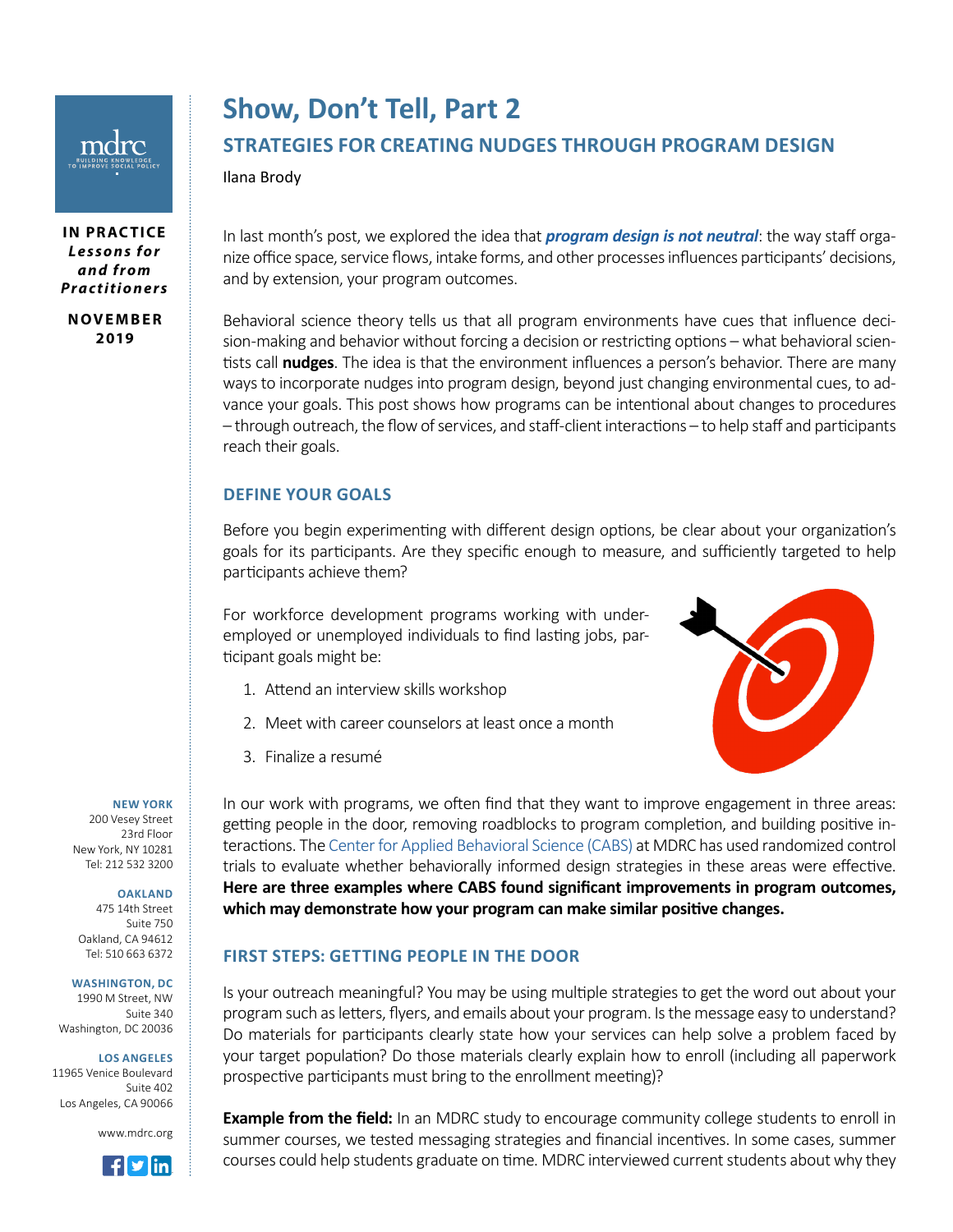## Your goals could be closer than you think! Register for summer now to make it happen.



photos – with permission, of course.

#### **PROGRAM FLOWS: REMOVING ROADBLOCKS TO PROGRAM COMPLETION**

How does your process flow? Programs with clear, easy-to-follow steps and activities set participants up for success. Extensive requirements such as complex paperwork may discourage participants from enrolling. Similarly, requiring multiple office visits can increase the chances they'll drop out.

#### **Example from the field:** MDRC partnered

had enrolled in summer courses, and then used these testimonials in the outreach materials for prospective students [\(Headlam, Anzelone, and Weiss, 2018](https://www.mdrc.org/sites/default/files/EASE_Phase_1_Brief_Final_Web.pdf)). The researchers used examples from a peer group to encourage other students to enroll, which is a way to apply the behavioral concept of "social proof" (information about how peers behave in a similar situation). This strategy – coupled with others – increased summer enrollment by 5.5 percentage points over a control group.

You try it! Update a letter or flyer your agency uses to feature a participant's perspective. Ask a participant how the program helps them reach important goals. Use short quotes or even a longer testimonial, and



with a child support program in Cuyahoga County, Ohio to review the child support order modification process, which ensures that noncustodial parents are expected to pay the appropriate amount. With the goal of streamlining the process, the county government tested a change that made it easier for participants to participate – parents no longer had to demonstrate eligibility for the modification, because staff could check using administrative data. The intervention group completed 38 percent more modification requests compared with the control group [\(Baird and Miller, 2019](https://www.mdrc.org/sites/default/files/BICS_Ohio_Brief.pdf)). Cuyahoga County made the process simpler and increased the likelihood that participants would complete an application, connecting program design to program goals.

**You try it!** Review your process, evaluating whether your participants can clearly understand the steps – when activities take place, where they are located, and when they must be completed. Are there unnecessary or redundant steps for either participants or staff? Are there complicated steps

Cuyahoga: **Streamlining** for higher impact





**Step 1: Modification Inquiry** Parents inquire about the modification by phone, online, or in-person

**Step 2: Demonstrate Eligibility** Parents submit a one-page, double-sided form to demonstrate eligibility

**Step 3: Complete Modification Packet** Parents complete modification packets (up to 16 pages of personal and financial information)